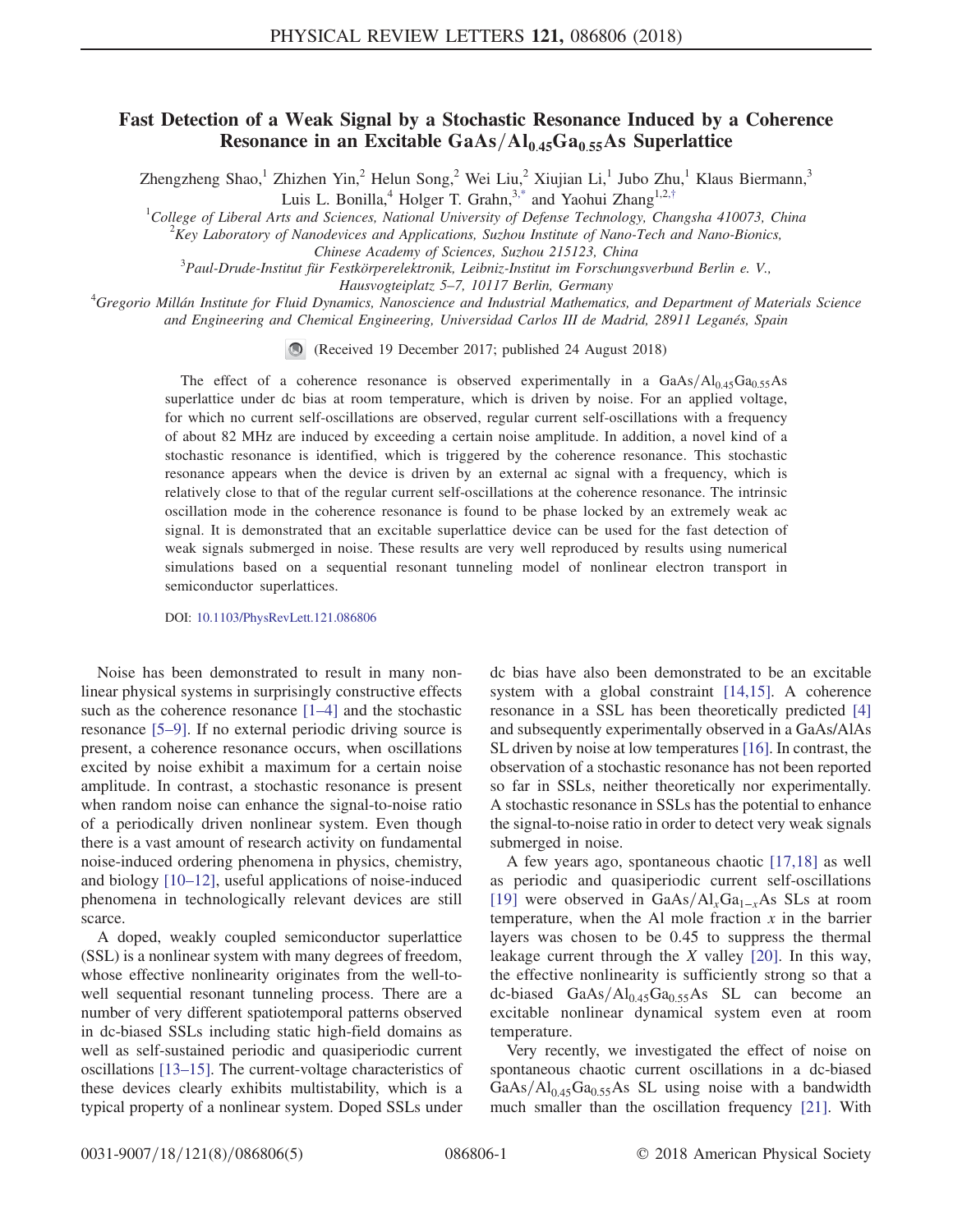increasing noise amplitude, the spontaneous chaotic current oscillations appear over a wider bias voltage range so that increased noise can enhance chaotic current oscillations in SSLs.

In this Letter, we present the first observation of a coherence resonance at room temperature in a dc-biased  $GaAs/Al<sub>0.45</sub>Ga<sub>0.55</sub>As SL driven by noise with a bandwidth$ larger than the oscillation frequency. In this case, the application of noise changes the SSL dynamics from static to regular current self-oscillations. The oscillation peak is located at a frequency of 82 MHz, and its frequency changes somewhat with increasing amplitude of the external noise. As the SSL is driven by both external noise and a weak ac signal with a frequency close to that of the intrinsic oscillation frequency for a coherence resonance, a stochastic resonance is identified in this SSL at room temperature. The corresponding results of numerical simulations based on a sequential resonant tunneling model of nonlinear electron transport in semiconductor superlattices are presented in Ref. [\[22\]](#page-4-13). The amplitude of the ac signal can be amplified by the external noise source, which demonstrates that the signal-to-noise ratio can be increased to values above 20 dB. More surprisingly, the weak external ac signal is able to phase lock to the intrinsic oscillations at the coherence resonance, even though the amplitude of the external ac signal is much smaller than the amplitude of the intrinsic current oscillation at the coherence resonance. This observation shows that this type of a SSL device may function as a resonance cavity within a certain frequency range and may be used as a weak-signal pre-amplifier with an enhanced signal-to-noise ratio.

The investigated weakly coupled GaAs/(Al,Ga)As SL consists of 50 periods using 7.0-nm-thick GaAs wells and 4.0-nm-thick  $Al<sub>0.45</sub>Ga<sub>0.55</sub>As barriers with the central$ 3.0 nm of each GaAs quantum well being Si doped. The detailed sample structure of the SSL is described in Ref. [\[18\].](#page-4-14) Square mesas with a side length of 30  $\mu$ m are investigated. The experimental setup for the stochastic resonance measurements was implemented by adding an input sinusoidal signal superimposed on the noise signal via a coupler to the radio frequency port of a bias tee, which is directed to the measured SSL device as shown in the inset of Fig. [1](#page-1-0). The white noise signal with a root mean square (rms) amplitude  $V_{\text{noise}}^{\text{rms}}$  is generated by a Noisecom NC302L noise diode and amplified with a bandwidth of 1 GHz. The output impedance of the amplifier for the noise source is adjusted to 50  $\Omega$  to match that of the bias tee. The dc bias  $V_{\text{dc}}$  is supplied by a Keithley 2612A SMU. The sinusoidal ac signal with an amplitude  $V_{\text{sin}}$  was produced by the signal generator Agilent E4432B. For the experimental setup of the measurement of the coherence resonance, a 50  $\Omega$  radio frequency resistor was used to replace the ac signal source so that impedance matching was realized. The current versus time traces and the frequency spectra were recorded using the 6-GHz oscilloscope LeCroy Wavepro 760Zi-A.

<span id="page-1-0"></span>

FIG. 1. Measured current-voltage  $(I_{dc} - V_{dc})$  characteristics of the investigated, weakly coupled SSL for a voltage range from 0 to 6 V. Inset: Experimental setup for the measurement of a stochastic resonance. The dashed rectangle marks the bias tee. In the coherence resonance experiment, the 50  $\Omega$  radio-frequency resistor is used to replace the sinusoidal signal in order to ensure that the entire circuit is impedance matched to 50  $\Omega$ . The sinusoidal ac signal is produced using the signal generator Agilent E4432B. The white noise is produced by a Noisecom NC302L noise diode.

All experimental measurements were performed at room temperature.

Figure [1](#page-1-0) displays the measured, time-averaged currentvoltage ( $I_{dc} - V_{dc}$ ) characteristics of the SSL device. There is a plateau region between 0.51 and 5.26 V with some variations in the current level. In this voltage range, a number of different spatiotemporal patterns are observed. For the dc voltage of 0.773 V, where the current exhibits a maximum as shown in Fig. [1,](#page-1-0) current oscillations are not detected so that the current is stationary. However, when noise is added, the SSL device biased at this voltage exhibits a coherence resonance at room temperature. In addition, a stochastic resonance was also detected at room temperature, when an ac signal was added. In the following, we will describe the observation of both types of resonances.

Figure [2](#page-2-0) displays the resulting current self-oscillations for different values of  $V_{\text{noise}}^{\text{rms}}$  at  $V_{\text{dc}} = 0.773$  V. The ac components of the SSL current versus time and the corresponding frequency spectra are shown in Figs.  $2(a)-2(e)$  $2(a)-2(e)$  and  $2(f)-2(i)$  $2(f)-2(i)$ , respectively, for different values of  $V_{\text{noise}}^{\text{rms}}$  as indicated in the frequency spectra. When  $V_{\text{noise}}^{\text{rms}}$  exceeds 8.287 mV, a periodic current oscillation with a fundamental frequency of about 82 MHz appears with a noisy background. As  $V_{\text{noise}}^{\text{rms}}$  is increased, the frequency of the periodic oscillations increases. At the same time, the amplitude of the background noise also increases. In Fig. [2\(g\)](#page-2-0), the spectrum of the oscillation peak is distributed between 75 and 100 MHz. The input noise consists of white noise; i.e., the spectrum is very wide and the amplitude is constant over the whole spectrum. In contrast, after the noise is applied to the SSL device, it becomes enhanced in the spectral range of the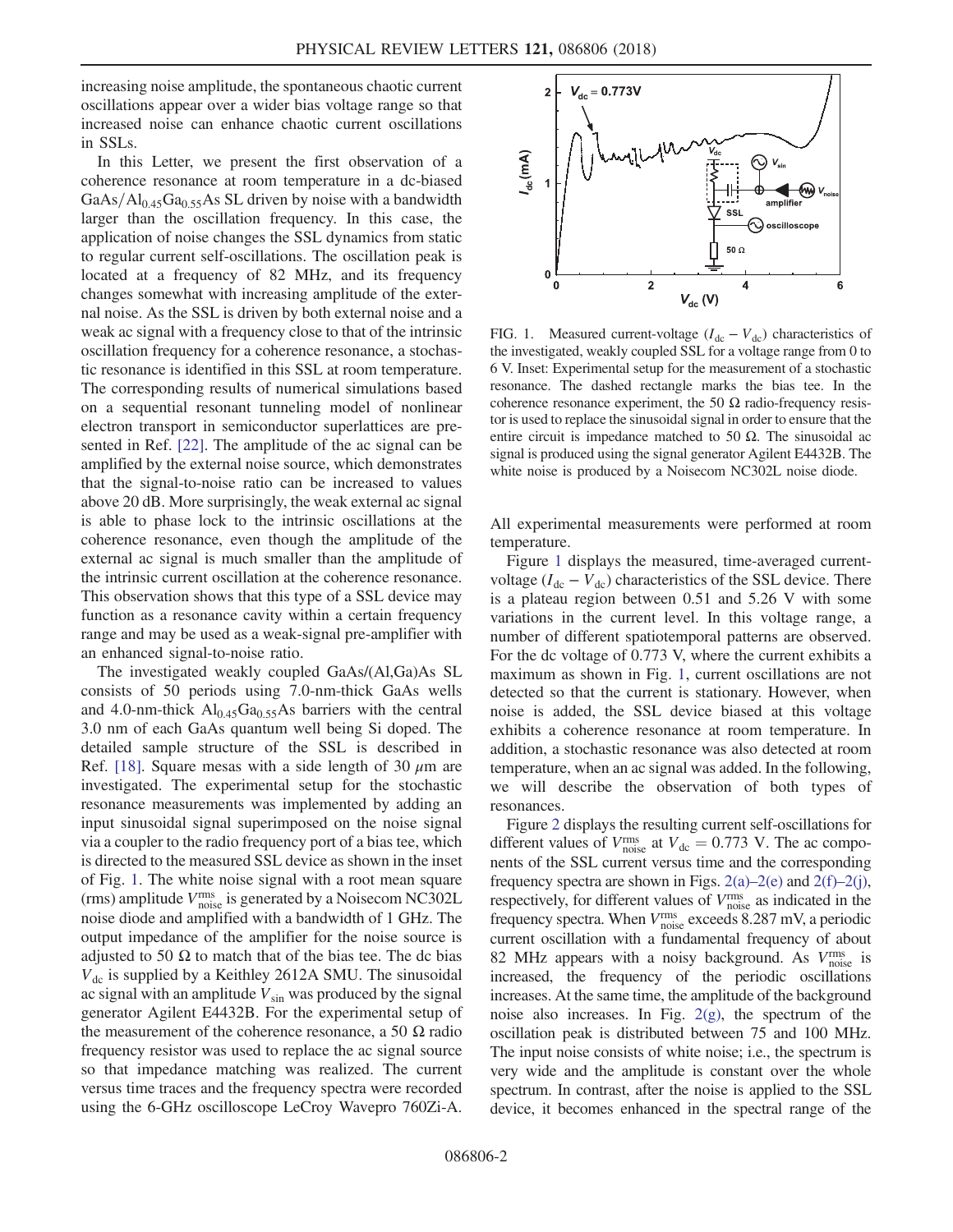<span id="page-2-0"></span>

FIG. 2. (a)–(e) ac components of the SSL current  $I_{ac}$  versus time and (f)–(j) corresponding frequency spectra for different noise amplitudes at  $V_{\text{dc}} = 0.773$  V. The values of  $V_{\text{noise}}^{\text{rms}}$  are (a) and (f) 8.288, (b) and (g) 9.531, (c) and (h) 12.758, (d) and (i) 16.930, as well as (e) and (j)  $21.988$  mV as indicated in the frequency spectra.

oscillation peak as shown, e.g., in Fig.  $2(g)$ . Therefore, we conclude that the bandwidth of the background noise, which exhibits a Gaussian distribution, is limited to about 25 MHz. The overall behavior agrees very well with the results of the numerical simulations [\[22\]](#page-4-13).

Figure [3](#page-2-1) shows the normalized standard deviation  $R_{T_a}$  of the interspike interval  $\langle T_a \rangle$ 

$$
R_{T_a} = \frac{\sqrt{\langle T_a^2 \rangle - \langle T_a \rangle^2}}{\langle T_a \rangle} \tag{1}
$$

as a function of  $V_{\text{noise}}^{\text{rms}}$ . The quantity  $R_{T_a}$ , which is a measure of the regularity of the oscillations, is a concave function of Vrms noise, exhibiting a minimum for intermediate values of  $V_{\text{noise}}^{\text{rms}}$ . This is the typical signature of a coherence resonance, which for the first time is experimentally observed in a solid-state device at room temperature. The appearance of the coherence resonance agrees very well with the results of the numerical simulations [\[22\]](#page-4-13).

For values of  $V_{\text{noise}}^{\text{rms}}$  less than 8.287 mV, the current oscillations appear to be quite different. The inset of Fig. [3](#page-2-1) displays the average values of the interspike intervals in the time domain  $\langle T_a \rangle$  versus  $V_{\text{noise}}^{\text{rms}}$ . While  $\langle T_a \rangle$  is almost constant with a value of about 10 ns for  $V_{\text{noise}}^{\text{rms}} > 8.287 \text{ mV}$ ,  $\langle T_a \rangle$  increases by two orders of magnitude for  $V_{\text{noise}}^{\text{rms}}$  < 8.287 mV. According to the results of a stochastic model presented in Ref. [\[4\]](#page-4-7), this behavior is induced by a saddlenode infinite-period bifurcation.

<span id="page-2-1"></span>

FIG. 3. Normalized standard deviation  $R_{T_a}$  versus  $V_{\text{noise}}^{\text{rms}}$ . The inset shows the mean interspike interval  $\langle T_a \rangle$  versus  $V_{\text{noise}}^{\text{rms}}$ .

In addition to the dc bias and the noise, we can also add a sinusoidal ac signal with a rather small amplitude. Figures  $4(a)$ – $4(e)$  and  $4(f)$ – $4(i)$  display the ac components of the SSL current versus time and the corresponding frequency spectra, respectively, for this SSL device at  $V_{dc}$  = 0.773 V with an additional sinusoidal ac signal with a frequency of 76 MHz and  $V_{\text{sin}} = 0.723$  mV for different values of  $V_{\text{noise}}^{\text{rms}}$  as indicated in the frequency spectra. Note that  $V_{\text{sin}}$  is about one order of magnitude smaller than  $V_{\text{noise}}^{\text{rms}}$ .

<span id="page-2-2"></span>

FIG. 4. (a)–(e) ac components of the SSL current  $I_{ac}$  versus time and (f)–(j) corresponding frequency spectra for different noise amplitudes at  $V_{dc} = 0.773$  V as well as a sinusoidal ac signal with a frequency of 76 MHz and an amplitude  $V_{\text{sin}}$  of 0.723 mV. The values of  $V_{\text{noise}}^{\text{rms}}$  are (a) and (f) 6.021, (b) and (g) 7.066, (c) and (h) 7.995, (d) and (i) 8.759, as well as (e) and (j) 10.118 mV. The time window for all data acquisitions amounts to 20  $\mu$ s. In (f), the output signal is almost submerged in the noise. The dashed line corresponds to a frequency of 76 MHz.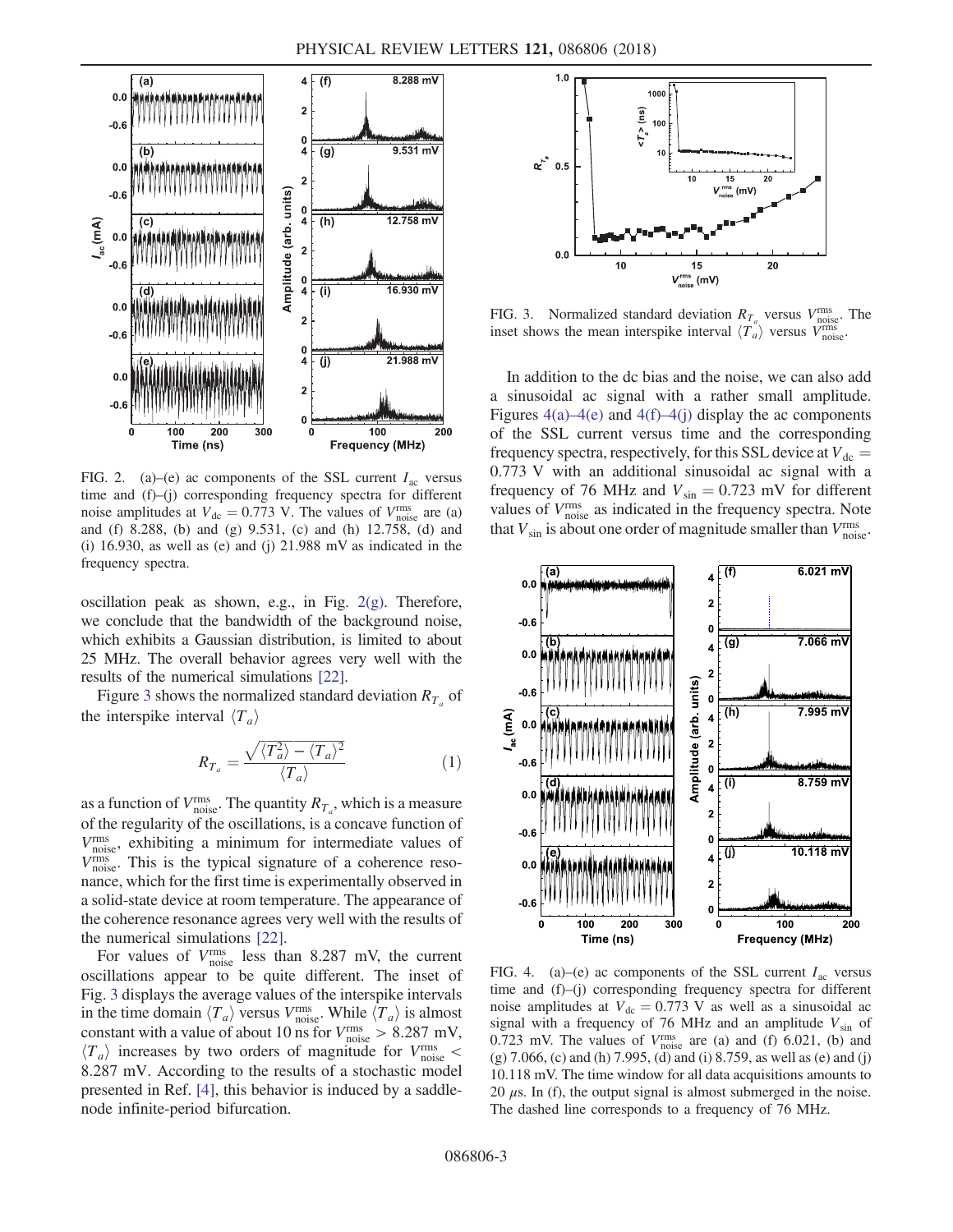<span id="page-3-0"></span>

FIG. 5. Values of  $V_{\text{noise}}^{\text{rms}}$  that are necessary to trigger the periodic current oscillations versus values of  $V_{\rm sin}$ .

When  $V_{\text{noise}}^{\text{rms}}$  is rather small with a value of 6.021 mV, some chaotic pulses are observed, which exhibit a very large separation in the time traces. Once  $V_{\text{noise}}^{\text{rms}}$  reaches 7.066 mV, periodic current oscillations with a fundamental frequency of 76 MHz suddenly appear, which may be considered as a nonlinear amplification of the externally applied ac signal.

There are two important results present in Fig. [4](#page-2-2). First, the periodic current oscillation mode in the coherence

<span id="page-3-1"></span>

FIG. 6. (a)  $SNR_{out}$  (inset:  $SNR_{in}$ ) and (b)  $SNR_{gain}$  versus  $V_{noise}^{rms}$ , which was varied between 3.905 and 11.008 mV. The amplitude  $V_{\text{sin}}$  was changed from 0.457 to 2.895 mV as indicated by the different colors. The input signal is fixed at 76 MHz, and the cutoff frequency of the noise is 1 GHz.

resonance configuration of Fig. [2](#page-2-0) does not appear anymore, and only the amplified external ac signal is observed, which implies that the intrinsic coherence resonance oscillation mode with a larger amplitude can be phase locked to a weak external ac signal. Second, a smaller value of  $V_{\text{noise}}^{\text{rms}}$  can already trigger periodic oscillations as compared with the values of  $V_{\text{noise}}^{\text{rms}}$  in the coherence resonance configuration of Fig. [2](#page-2-0). The ac signal appears to be more effective in inducing current self-oscillations than the noise.

Figure [5](#page-3-0) shows the values of  $V_{\text{noise}}^{\text{rms}}$  that are necessary to trigger the periodic current oscillations as a function of  $V_{\text{sin}}$ . The larger  $V_{\text{sin}}$ , the smaller the value of  $V_{\text{noise}}^{\text{rms}}$  for triggering periodic current oscillations. However, the sum of these two amplitudes is not constant as can be seen from Fig. [5](#page-3-0), since V<sup>rms</sup> for triggering periodic current oscillations versus  $V_{\text{sin}}$  is not a straight line.

As  $V_{\text{noise}}^{\text{rms}}$  is increased, the amplitude of the 76-MHz current self-oscillations first increases and then decreases. This behavior is more clearly visible in the frequency spectra shown in Figs.  $4(f)$ – $4(j)$  and has the signature of a stochastic resonance, which is demonstrated experimentally in an excitable SSL system for the first time. The experimental observations are well reproduced by the results of the numerical simulations [\[22\]](#page-4-13).

Figures [6\(a\)](#page-3-1) and [6\(b\)](#page-3-1) display the output signal-to-noise ratio  $SNR_{out} = V_{signal}/V_{noise}^{rms}$ , where  $V_{signal}$  refers to the voltage amplitude of the current oscillations in Fig. [4](#page-2-2), and the gain of the signal-to-noise ratio  $SNR_{gain} =$  $SNR_{out}/SNR_{in}$  of the SSL device in the stochastic resonance configuration, respectively. The experimental data in this figure clearly demonstrate the main features of a stochastic resonance in an excitable SSL at room temperature. The value of V<sup>rms</sup> to trigger the stochastic resonance is strongly correlated with the value of  $V_{\text{sin}}$ . The stochastic resonance in the SSL device can result in an enhancement of the signalto-noise ratio by more than 30 dB (more than 100 dB in the

<span id="page-3-2"></span>

FIG. 7. Time delay  $\tau$  versus  $V_{\text{noise}}^{\text{rms}}$ . The inset displays the spectra of the output signals for multiple time intervals at  $V_{\text{noise}}^{\text{rms}} = 6.021 \text{ mV}$ . The spectra peak at 76 MHz, which is the same as the frequency of the input signal.